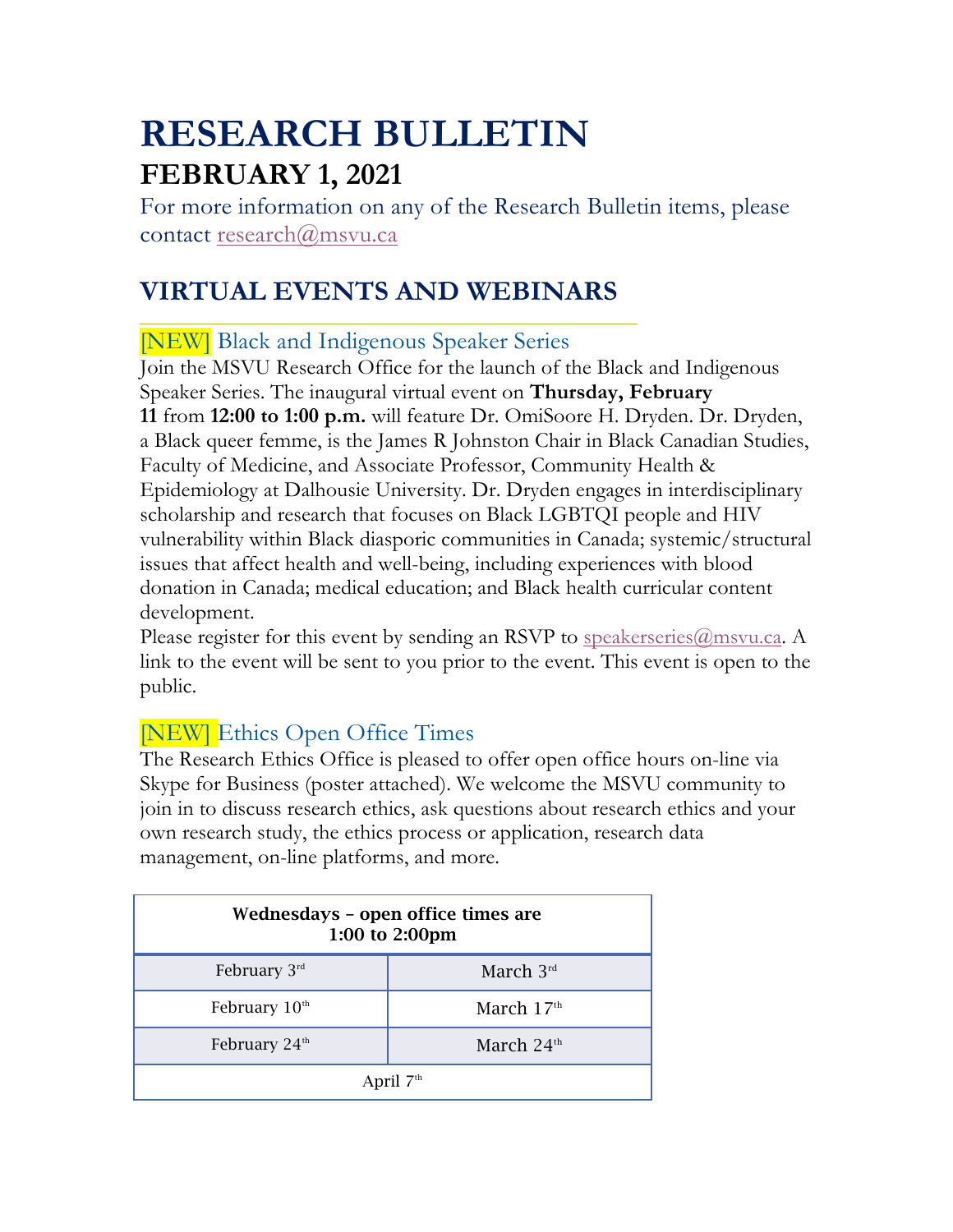To join a session, click here: Join Skype Meeting . To schedule a one-on-one ethics consultation, please email ethics@msvu.ca

### [NEW] J. Krishnamurti and the Contemporary World Crises **Conference**

We are excited to announce **a free online conference** titled "J. Krishnamurti and the Contemporary World Crises" that will take place over two weekends at the end of February.

*The world-renowned Indian philosopher and educator J. Krishnamurti has offered some of the most novel insights into the nature of human consciousness and our conflicts. In this conference, Canadian and Indian scholars, educators, and alumni of Krishnamurti schools will engage in a cross-cultural and multi-disciplinary dialogue aimed at understanding contemporary world crises (including the COVID-19 pandemic) through the lens of Krishnamurti's philosophical and educational ideas.*

#### **Thanks to those of you who have already registered. Some of you had trouble registering because you could not click the links in the embedded image, so we are also providing live links below in addition to the attached PDF poster which also has clickable links.**

Please feel free to circulate this notice widely. Please also attach the PDF conference poster when you forward this email to your contacts.

**Date and Time: February 19-21** and **February 26-28, 2021** 11:00 am—1:00pm Atlantic Standard Time 8:30 pm—10:30 pm Indian Standard Time

#### **Free**

**Registration:** https://us02web.zoom.us/meeting/register/tZEkfu6sqz0pHN fimkntLTvSF48cC0jFkgHp

**Facebook Page:** https://www.facebook.com/krishnamurticonference2021

**Contact Email:** krishnamurticonference@gmail.com

**Please see the attached poster for the schedule of keynote addresses and panel presentations.**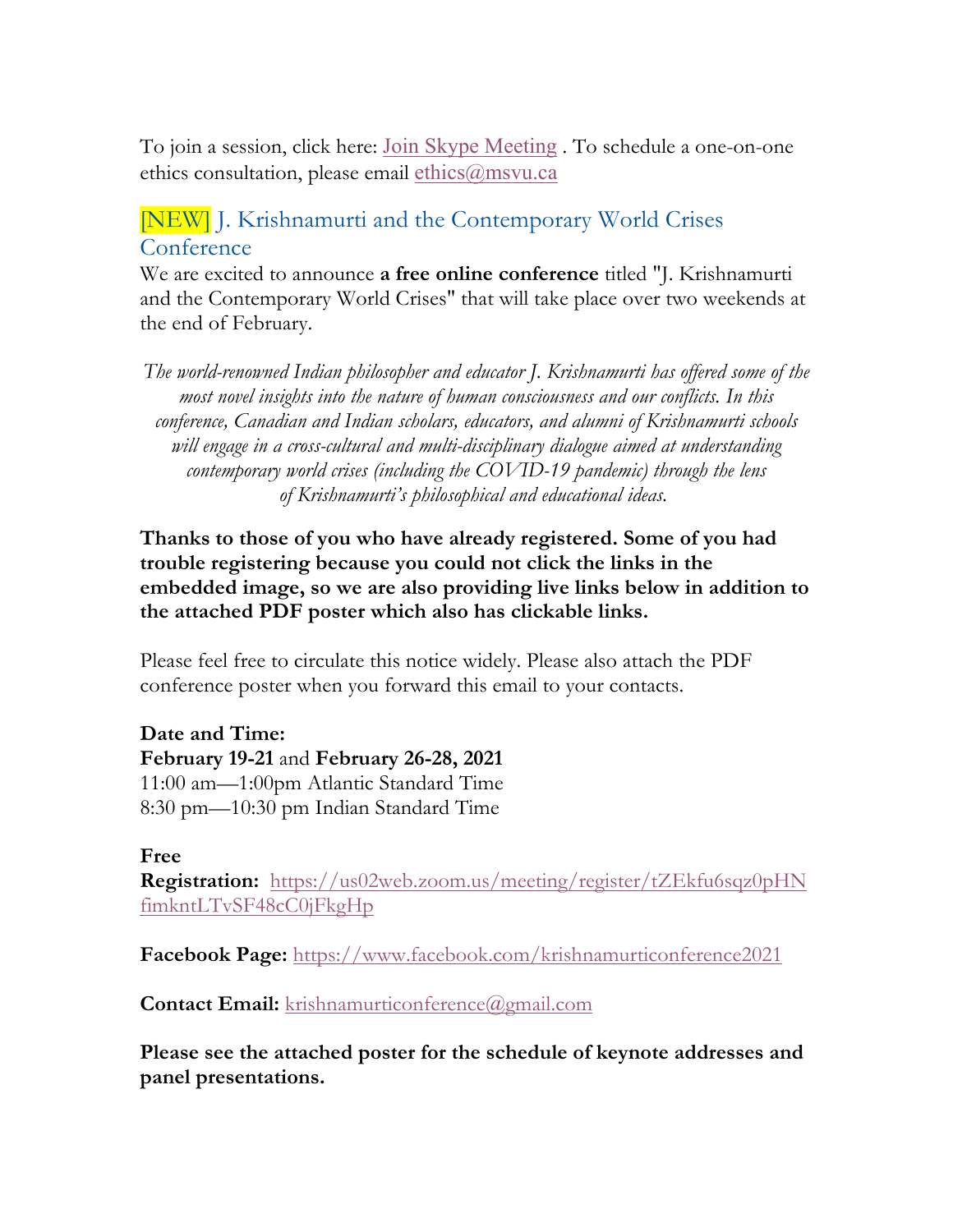Thanks, and hope to see you there. Ashwani Kumar and Nayha Acharya

ashwani.kumar@msvu.ca nayha.acharya@dal.ca

# [NEW] Upcoming FRDR Webinars

#### Portage is offering

introductory webinars on the Federated Research Data Repository (FRDR), which will launch in full production on February 3rd, 2021. FRDR is designed to address a longstanding gap in Canada's research infrastructure by providing researchers with a robust repository option into which large research datasets can be ingested, curated, processed for preservation, discovered, cited, and shared. Full production offers many new features and benefits, including dedicated secure storage for faculty members at Canadian post-secondary institutions, data curation support by Portage, and more.

These webinars are intended for researchers, faculty,

librarians, data professionals, and those who support them. Whether you are new to FRDR or have used it in limited production, these webinars will help you get the most out of the platform.

- February 3 Introduction to FRDR Registration
- February 10 Introduction to FRDR Curation Registration

The webinars will be offered in English with simultaneous interpretation in French - engagement in both official languages is

encouraged. The webinars will be recorded and available for future viewing on CARL's YouTube channel.

Portage also has a series of training videos to help you get started with FRDR and learn the basics.

For more information about FRDR, please contact support@frdr-dfdr.ca.

NSERC CREATE Information Webinar for Prospective Applicants NSERC's Collaborative Research and Training Experience (CREATE) program awards grants of up to \$1.65M over 6 years for the development of innovative training programs designed to enhance collaboration and facilitate the transition of trainees to productive employees in the Canadian workforce. In preparation for the next CREATE competition, NSERC will hold an information session via Cisco Webex webinar to provide an overview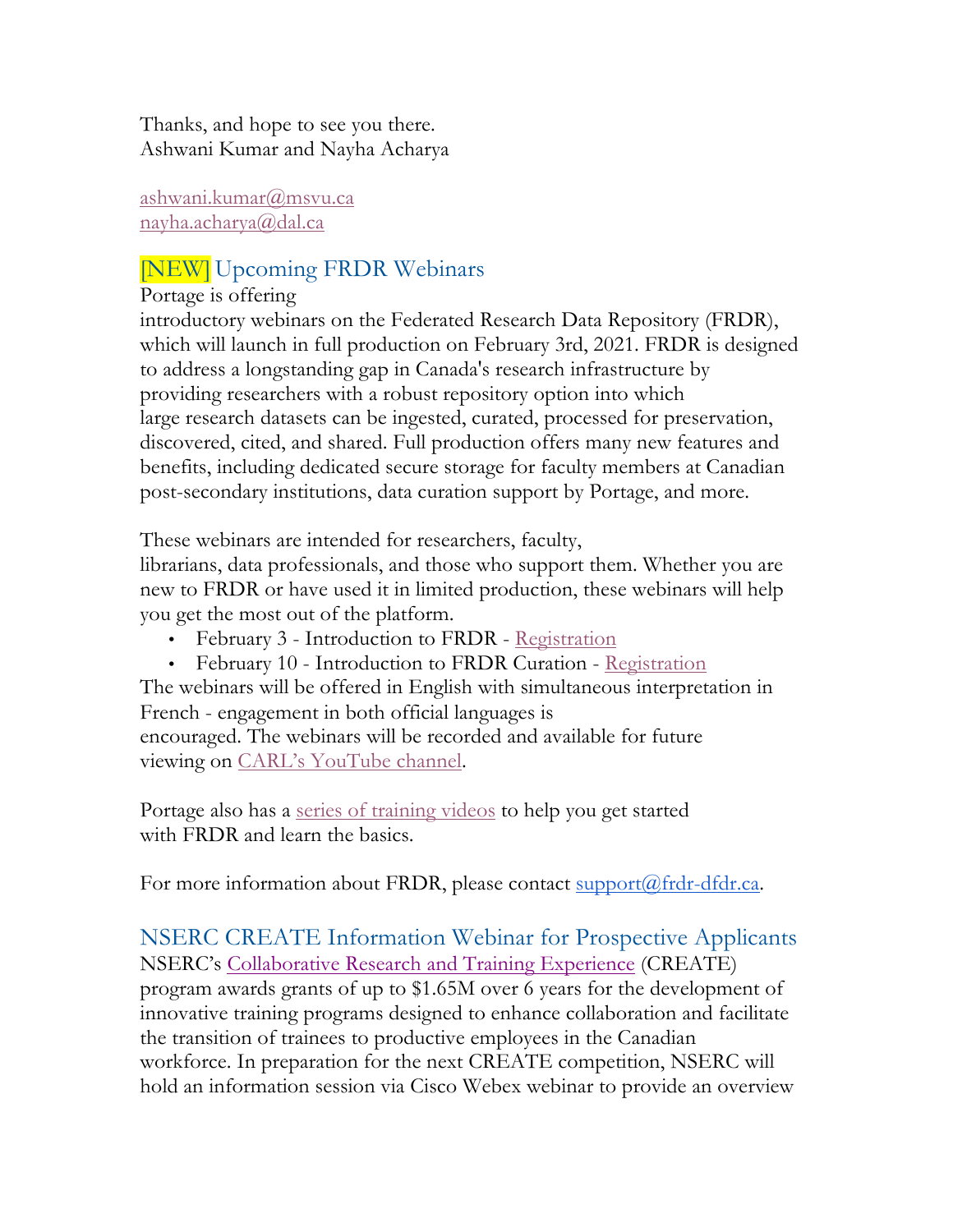of the CREATE program and application process. The dates of the sessions are as follows:

English session: **February 4th, 2021, 1:30 p.m. to 3:30 p.m. (ET)** French session: **February 5th, 2021, 1:30 p.m. to 3:30 p.m. (ET)**

Registration is not necessary – anyone can connect using the link provided below.

WebEx: https://nsercvideo.webex.com/meet/guy.faubert

**PLEASE NOTE: If you experience sound quality problems during the meeting, please connect via the WebEx telephone line: Meeting number - access code: 171 539 5408 Canada Toll Free: 1-844-426-4405**

The webinar will be recorded. Following the presentation, a link to that recording will be emailed so that **those who are unable to attend may watch the recorded webinar later at their convenience.**

Please **send any questions regarding the CREATE program and/or the application process in advance** to CREATE@NSERC-CRSNG.gc.ca so that we may address them in the presentation.

Upcoming ACENET Training – Winter 2021 Check out the upcoming sessions here.

### Congress 2021 goes virtual May 27 to June 4, 2021

Whether it's from your kitchen table, cottage or from the other side of the world, pull up your virtual seat and be a part of Canada's largest online gathering of academics! On October 30, in partnership with the University of Alberta, the Federation for the Humanities and Social Sciences **announced** that Congress 2021 would be held entirely online. What does this mean? You'll get to enjoy the full suite of conferencing activities, from academic sessions to creative performances, book launches, networking and social events that you know and look forward to every year, all from the comfort and safety of your home. Registration will open in January 2021.

# **FUNDING OPPORTUNITIES**

[NEW] CLARI Deadline Reminder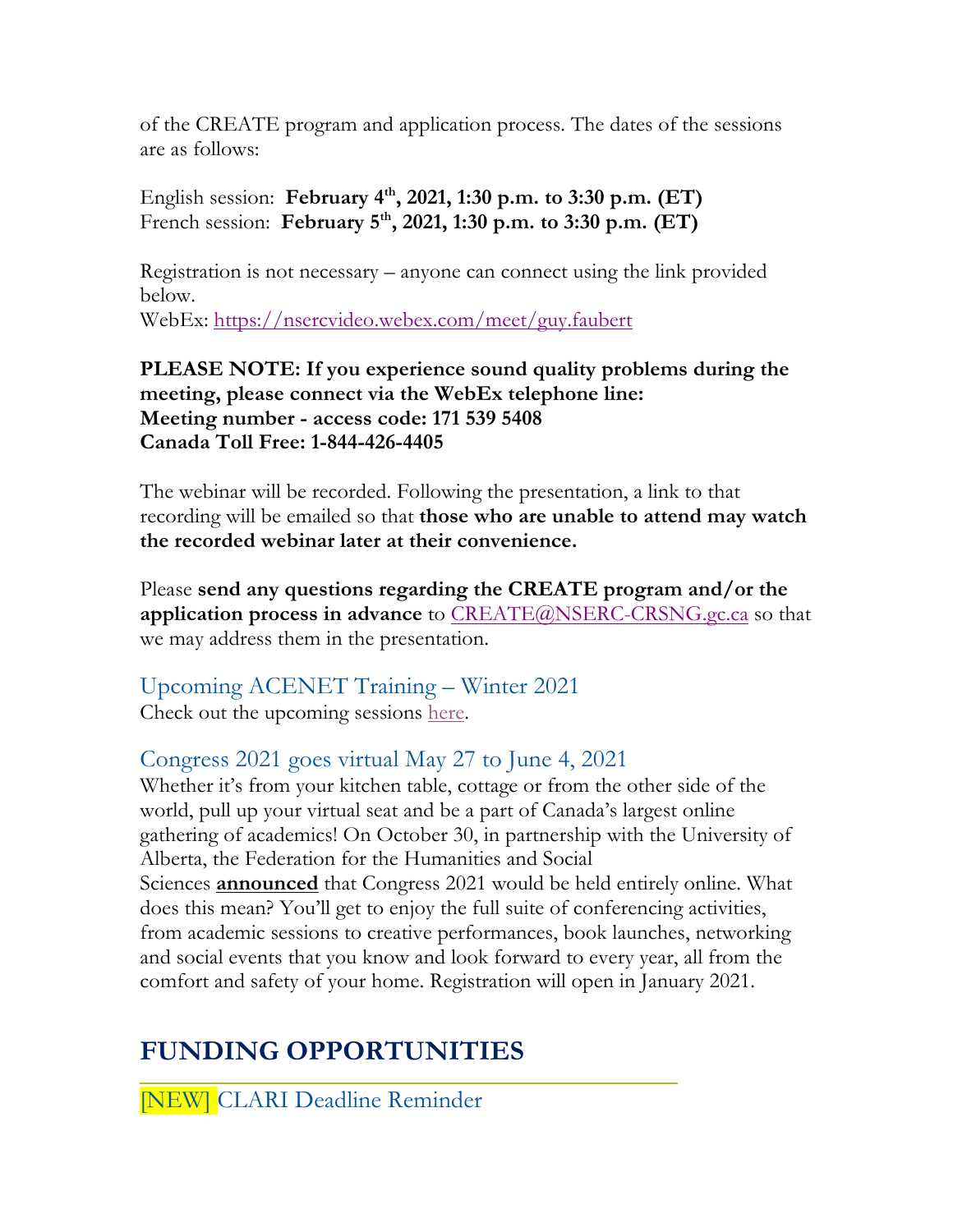The CLARI grant program is open for proposals. The deadline is March 5. Please contact Ray MacNeil, CLARI Network Manager, at Ray.MacNeil@smu.ca for more information or check the website for application forms and qualifications at https://actionresearch.ca .

#### [NEW] Student Research Internship Opportunity

The Senate Committee on Research and Publications (CRP) is now accepting applications for the **CN Student Research Internship for Summer 2021**.

The instructions for application can be found here.

The repurposing from the CN Management Development for Women Excellence Fund to the CN Student Research Internship Fund will provide Student Research Internships for graduate and undergraduate students, providing experiential learning opportunities to students for careers in the private, public or not-for-profits sectors. To adhere closely to the original intent of the agreement between CN and Mount Saint Vincent, first preference will be given to student female researchers, and/or those doing research in areas related to women. Paid research internships for our Mount students will not only provide relevant, paid, work experience but will also fulfill goals of the Mount's Interim Strategic Research Plan (*2019-2021)* and the University's overall Strategic Plan (*Strength through Community: 2021-2028*).

The application package must be emailed to research@msvu.ca by **March 1st, 2021.**

### [NEW] Pre-Announcement: CIHR Funding

CIHR will soon be launching a rapid research response, comprised of three separate but linked initiatives, designed to contribute to global efforts to address SARS-CoV-2 variants. CIHR will invest up to \$25M to fund three complementary initiatives. We are providing this preliminary information to allow the research community to continue to mobilize and respond to our expedited competition processes. More information will be shared as it becomes available. Read more.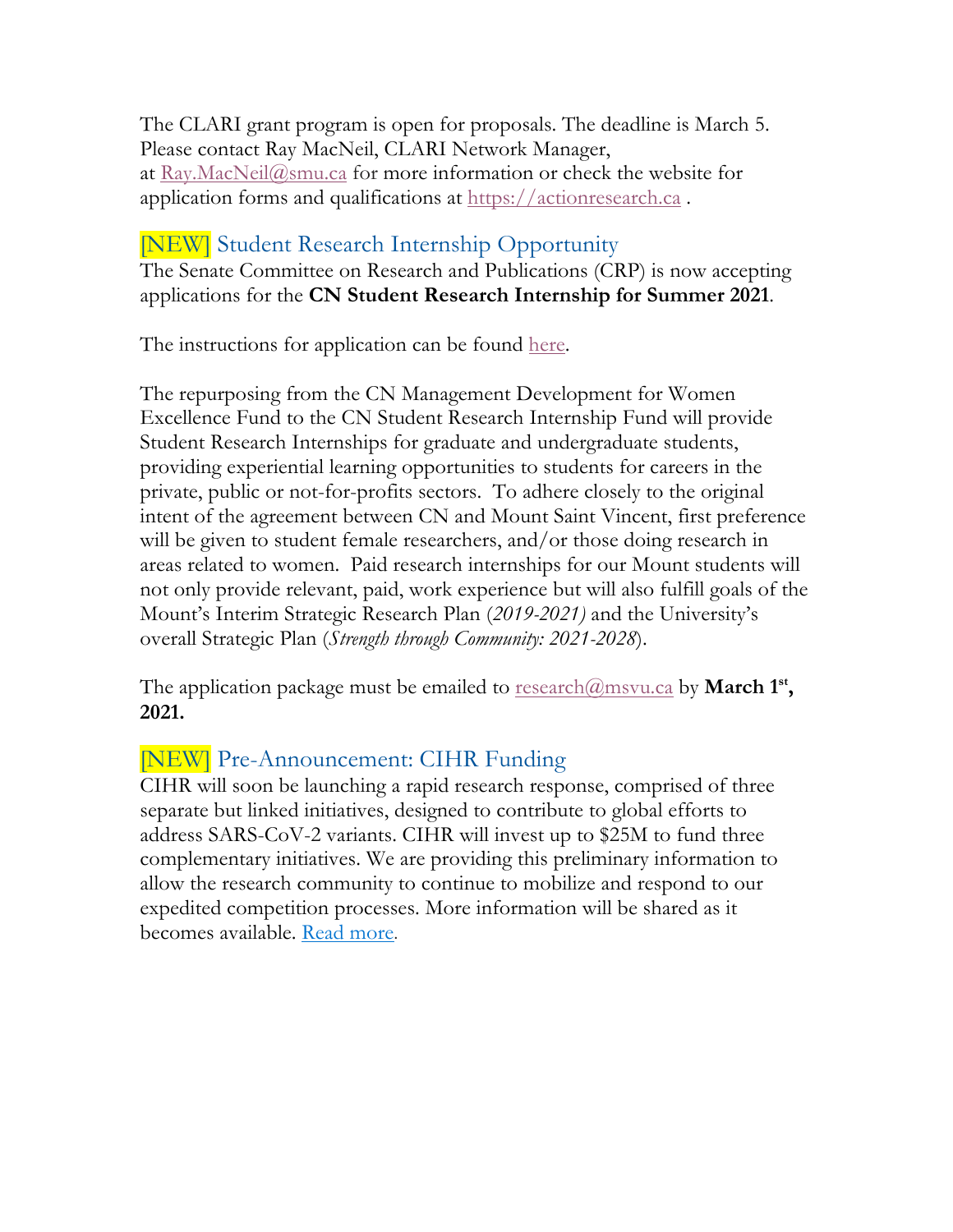# [REMINDER] Internal Deadlines

| <b>New Scholars Grant</b><br>Assistance to Prepare a Large-Scale Collaborative Grant                              | <b>OPEN</b>                                                                     |
|-------------------------------------------------------------------------------------------------------------------|---------------------------------------------------------------------------------|
| CN Student Internship (Part-time, Fall/Winter placement)                                                          | September 1                                                                     |
| <b>SSHRC Exchange and Explore</b>                                                                                 | September 30<br>April 1                                                         |
| <b>Standard Grant</b><br><b>Book Launches</b><br>Aid to Scholarly Publications and Communications<br>Salary-based | October 15<br>January 31                                                        |
| <b>Research Excellence Award</b><br>Early Career Research Award                                                   | December 1                                                                      |
| <b>NSERC USRAs</b>                                                                                                | September 1 (Fall Term)<br>December 1 (Winter Term)<br>January 15 (Summer Term) |
| CN Student Internship (Summer Internship)                                                                         | Mach 1                                                                          |
| <b>Release Time Awards</b>                                                                                        | April 5                                                                         |

#### SSHRC Deadlines for the Spring

| February 1, 2021  | <b>Connection Grants</b>            |
|-------------------|-------------------------------------|
| February 2, 2021  | <b>Insight Development Grants</b>   |
| February 10, 2021 | <u>Partnership Grants - Stage 1</u> |

#### CIHR – Project Grant: Spring 2020

The Project Grant program is designed to capture ideas with the greatest potential for important advances in fundamental or applied health-related knowledge, health care, health systems, and/or health outcomes by supporting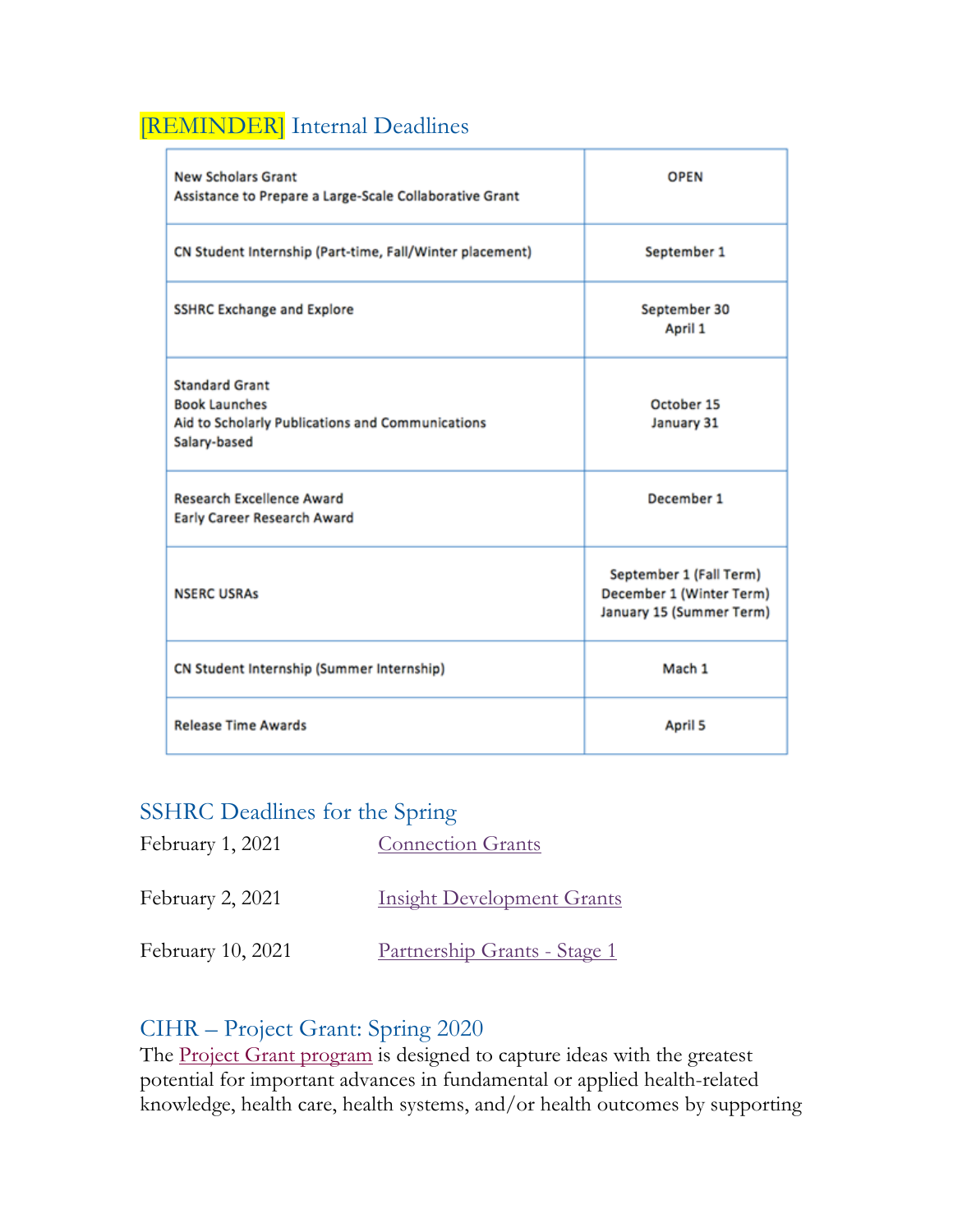projects or programs of research proposed and conducted by individual researchers or groups of researchers in all areas of health. The best ideas may stem from new, incremental, innovative, and/or high-risk lines of inquiry or knowledge translation approaches.

Mandatory Registration due to CIHR - February 5, 2020

Draft of full application due to Research Office (internal deadline): February

19, 2020

Final application: March 2, 2020

# **ANNOUNCEMENTS**

[NEW] New Videos on the Research Resources SharePoint website Check out two new videos from Cathleen Madgett, Manager, Special Purpose Financial Reporting and Analysis, on travel & cheque requisitions and research finances.

## UN Sustainable Development Goals

MSVU is interested in framing research around the UN Sustainable Development Goals (https://sdgs.un.org/goals). There are several advantages to doing so: it provides a narrative framework to communicate the "big picture" for some of MSVU's research; it makes it easier for community partners to find faculty members working on the same problem; it is likely going to become an important piece when applying for Tri-Council grants.

We are encouraging faculty to indicate whether they are willing to be listed as working towards one (or more) of the goals and, if so, including the appropriate SDG logo(s) on their faculty webpage and listing them in a public database of researchers organized by the goals on the MSVU Research Office website. We are also happy to work with faculty to determine which goal(s) best fits their research. Please contact Jessica.Long1@msvu.ca if you are interested.

Please find more information on the SDGs on the MSVU website here. The UN SDG logos can be found here.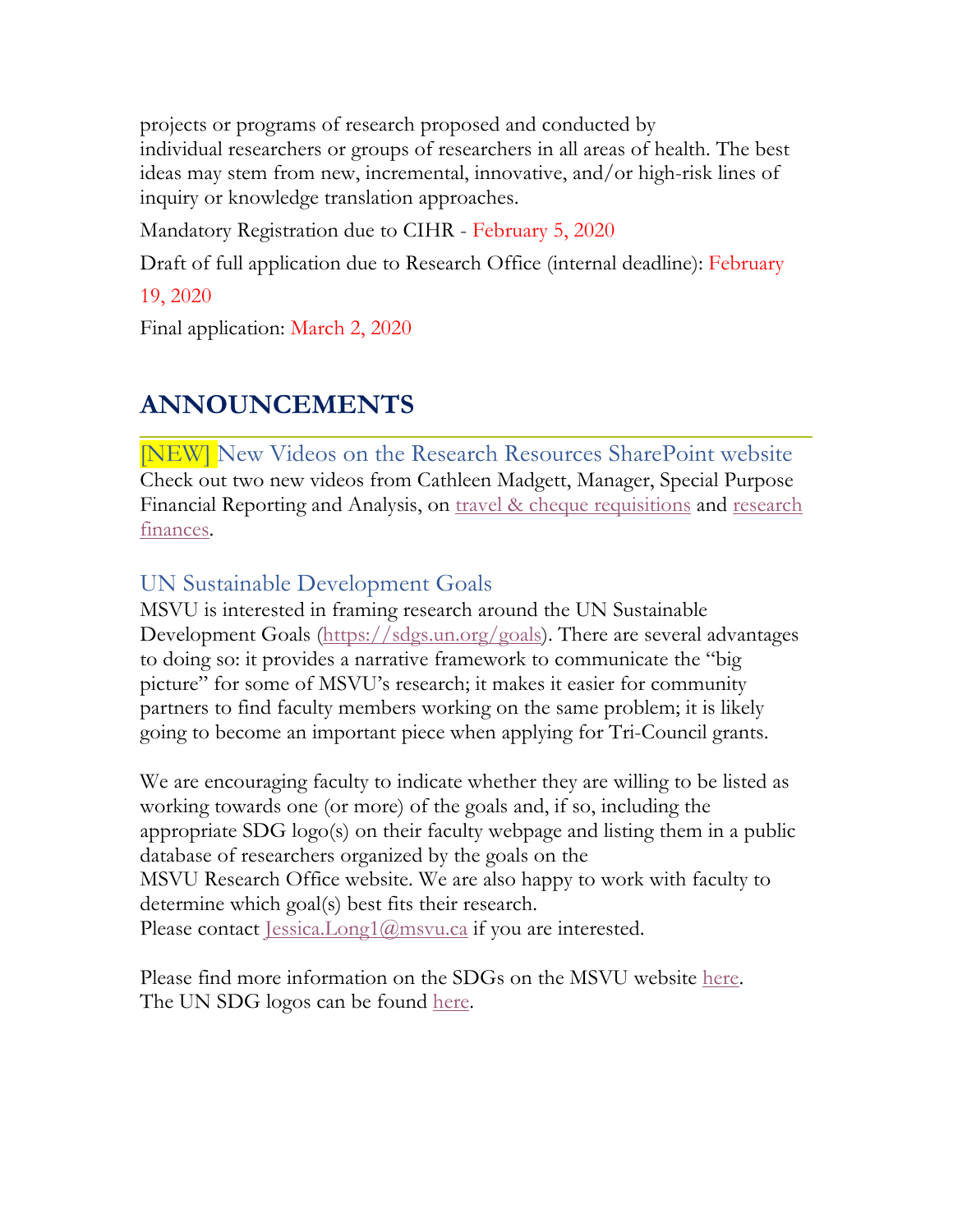# **MSVU FACULTY RESEARCH ACHIEVEMENTS**

Gender and the Canadian Armed Forces Issue 41.2 of *Atlantis: Gender and the Canadian Armed Forces* is now available! This issue is edited by Dr. Maya Eichler. Read it here: https://journals.msvu.ca/index.php/atlantis/index

### Research Nova Scotia Spotlight: Dr. Kyly Whitfield

Dr. Kyly Whitfield, an assistant professor of applied human nutrition at Mount Saint Vincent University*,* wants to know why Nova Scotia has amongst the lowest rates of breastfeeding across Canada. "You can't just tell women to breastfeed, that's never going to work," says Dr. Whitfield. "You need to understand why, or what the challenges are...That's where we need to bring in support."

Learn how her cross-cultural approach to research could help support breastfeeding parents in Nova Scotia here.

## Knowledge Translation at the heart of new MSVU research video series

This fall, the Mount Saint Vincent University Research Office launched the MSVU Research Minutes video series to showcase research being conducted by MSVU faculty and students. The series aims to better connect researchers at MSVU with the wider community in order to maximize the impact of their research findings. Learn more here.

Catch up on the latest videos here. MSVU Research Minutes are posted every Wednesday on the Research Office's Facebook, Twitter, and Instagram pages.

#### **If you would like to discuss your research on an MSVU Research Minutes video, please contact Jessica Long at Jessica.long1@msvu.ca.**

#### Dr. Jennifer Khoury named Tier II Canada Research Chair in Interdisciplinary Studies in Neuroscience at MSVU The Government of Canada announced that Dr. Jennifer Khoury has been appointed Tier II Canada Research Chair in Interdisciplinary Studies in Neuroscience at Mount Saint Vincent University. The five-year appointment carries a total award value of \$819,029 with funding from